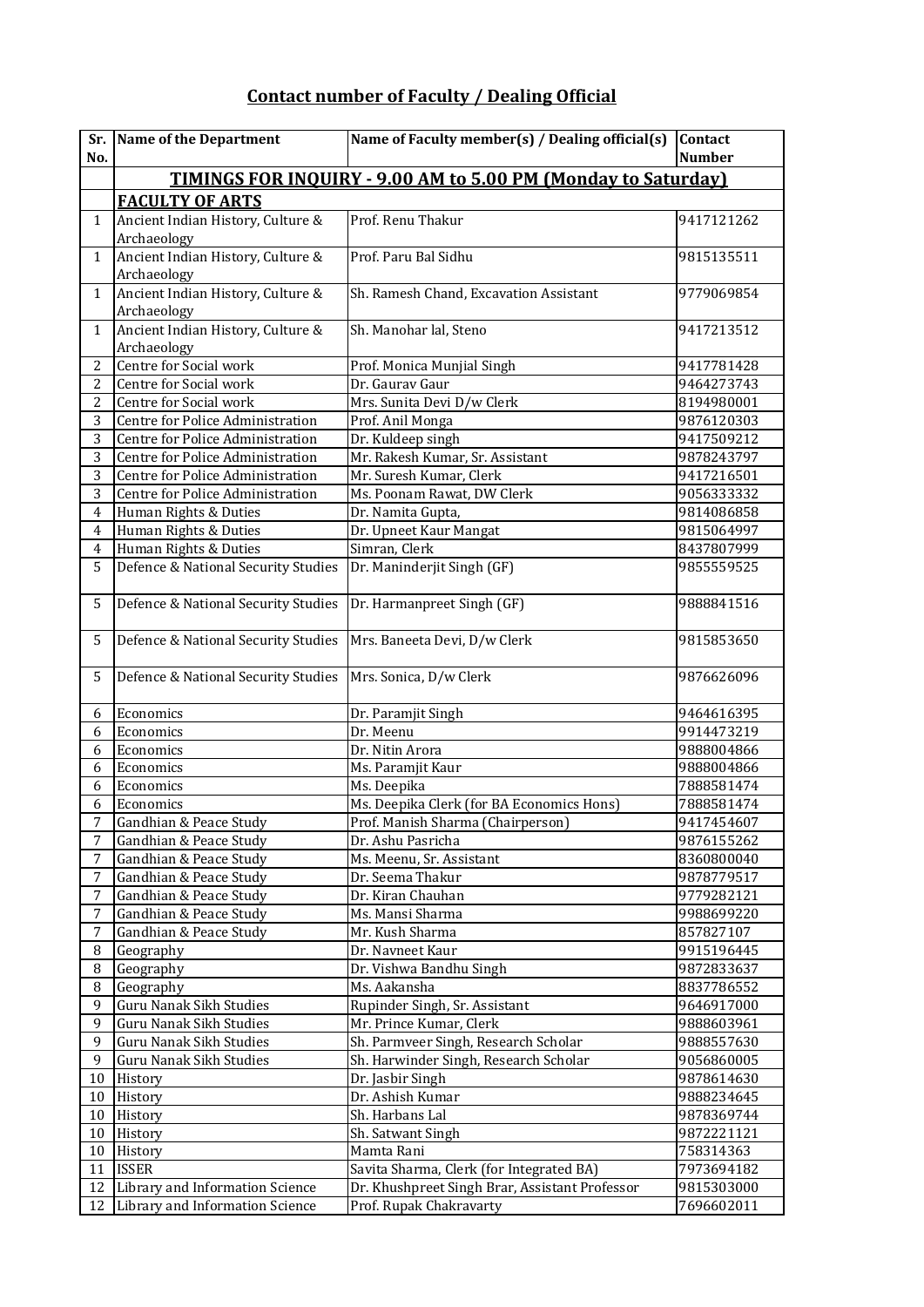| 12             | Library and Information Science                                  | Ms. Saswati Sharma, ASO Steno                            | 9815965377 |  |
|----------------|------------------------------------------------------------------|----------------------------------------------------------|------------|--|
| 12             | Library and Information Science                                  | Ms. Seema Rani, Jr. Assistant                            | 9877876743 |  |
| 13             | Philosophy                                                       | 9877185615                                               |            |  |
| 13             | Philosophy<br>Dr. Pankaj Srivastava                              |                                                          | 9878983877 |  |
| 13             | Philosophy                                                       | 9915796298<br>Ms. Pratibha, Steno-typist                 |            |  |
| 13             | Philosophy                                                       | Mr. Avneesh Khubar, Clerk<br>9888333151                  |            |  |
| 14             | Political Science                                                | Dr. Deepak K. Singh, Professor                           | 9417891783 |  |
| 14             | <b>Political Science</b>                                         | Dr. Navjot, Professor                                    | 9814810471 |  |
| 14             | <b>Political Science</b>                                         | Ms. Vanita Rani, Jr. Assistant                           | 7988039076 |  |
| 14             | Psychology                                                       | Prof H.K. Chhabra                                        | 9988212096 |  |
| 14             | Psychology                                                       | Prof Seema Vinayak                                       | 9814211641 |  |
| 14             | Psychology                                                       | Ms. Payal                                                | 8427207884 |  |
| 14             | Psychology                                                       | Mr. Anup Randhawa                                        | 9815769906 |  |
| 16             | <b>Public Administration</b>                                     | Dr. Bharati Garg, Academic Coordinator                   | 9814019168 |  |
| 16             | <b>Public Administration</b>                                     | Dr. Bhawna Gupta                                         | 9463396300 |  |
| 16             | Public Administration                                            | Mr. Jagjit Singh, Jr. Assistant                          | 9896500700 |  |
| 17             | Sociology                                                        | Prof. Rani Mehta                                         | 9915283857 |  |
| 17             | Sociology                                                        | Mr. Vinod                                                | 9988060477 |  |
| 17             | Sociology                                                        | Mrs. Jyoti Saini                                         | 9876780871 |  |
| 17             | Sociology                                                        | Mrs Reena Sharma                                         | 9779148609 |  |
| 18             | School of Comm. Study                                            | Dr. Sumedha Singh                                        | 9023789772 |  |
| 18             | School of Comm. Study                                            | Dr. Bhavneet Bhatti                                      | 9988406615 |  |
| 18             | School of Comm. Study                                            | Mrs. Navjot Kaur                                         | 9814172659 |  |
| 18             | School of Comm. Study                                            | Mrs. Manita                                              | 9878697729 |  |
| 19             | <b>Women Studies</b>                                             | Prof. Manvinder Kaur                                     | 9915444839 |  |
| 19             | <b>Women Studies</b>                                             | Dr. Ameer Sultana                                        | 9872861144 |  |
| 19             | <b>Women Studies</b>                                             | Ms. Manisha, Sr. Asstt.                                  | 9872733133 |  |
| 20             | <b>Vivekanand Studies</b>                                        | Prof. Sanjeev Kumar Sharma                               | 9814487217 |  |
| 20             | Vivekanand Studies                                               | Sapna Rani (D/W clerk)                                   | 8360137279 |  |
|                | <b>FACULTY OF BUSINESS MANAGEMENT AND COMMERCE</b>               |                                                          |            |  |
| $\mathbf{1}$   | <b>University Business School</b>                                | Prof. Parmjit Kaur (only for M.Com Hons, MBAfEX,<br>Ph.D | 9815582525 |  |
| $\mathbf{1}$   | <b>University Business School</b>                                | Dr. Pooja Soni (only for M.Com Hons, MBAfEX, Ph.D        | 9888010920 |  |
| $\mathbf{1}$   | <b>University Business School</b>                                | Ms. Rajni Mehta (only for M.Com Hons, MBAfEX,            | 9855781591 |  |
|                |                                                                  | Ph.D<br>Mr. Gurpreet singh (only for M.Com Hons, MBAfEX) | 7889090355 |  |
| 1              | <b>University Business School</b>                                |                                                          |            |  |
| $\mathbf{1}$   |                                                                  | Mr. Jaswant Singh (only Ph.D)                            | 9814740938 |  |
|                | University Business School<br>University                         | Prof. Nishi Sharma, Chief-Coorinator, MET                |            |  |
| 2              | Applied<br>Institute<br>of<br>Management & Sciences (UIAMS)      |                                                          | 9417620693 |  |
| 2              | University Institute of Applied                                  | Prof. Monika Aggarwal, Coordinator, MET                  | 7888788364 |  |
|                | Management & Sciences (UIAMS)                                    |                                                          |            |  |
| $\overline{c}$ | University Institute of Applied<br>Management & Sciences (UIAMS) | Ms. Gitu Dua, Clerk                                      | 9855666477 |  |
| 3              | University Institute of Hotel and<br>Tourism Management (UIHTM)  | Dr. Neeraj Aggarwal                                      | 7017839239 |  |
| 3              | University Institute of Hotel and<br>Tourism Management (UIHTM)  | Mr. Manoj Semwal                                         | 8077534773 |  |
| 3              | University Institute of Hotel and                                | Dr. Jaswinder Kumar                                      | 7018319585 |  |
| 3              | Tourism Management (UIHTM)<br>University Institute of Hotel and  | Dr. Abhishek Ghai                                        | 9996516116 |  |
|                | Tourism Management (UIHTM)                                       |                                                          |            |  |
| 3              | University Institute of Hotel and<br>Tourism Management (UIHTM)  | Ms. Deepika, MTTM & MHMCT                                | 9814034556 |  |
|                | <b>FACULTY OF DESIGN AND FINE ARTS</b>                           |                                                          |            |  |
| $\mathbf{1}$   | Arts History and Visual Arts                                     | Prof.Jagtej Kaur Grewal                                  | 9872417700 |  |
| 1              | Arts History and Visual Arts                                     | Prof. Tirthankar Bhattacharya                            | 9888438371 |  |
|                | Arts History and Visual Arts                                     | Mr. Harshdeep, clerk                                     | 7508073535 |  |
| $\overline{c}$ | <b>Indian Theatre</b>                                            | Dr. Navdeep Kaur, Chairperson                            | 9779216272 |  |
| $\overline{c}$ | <b>Indian Theatre</b>                                            | Mr. Jasminder Singh, Senior Assistant                    | 9855043456 |  |
|                |                                                                  |                                                          |            |  |
| 2              | <b>Indian Theatre</b>                                            | Mr. Deepak Sidhu, Clerk                                  | 8427098384 |  |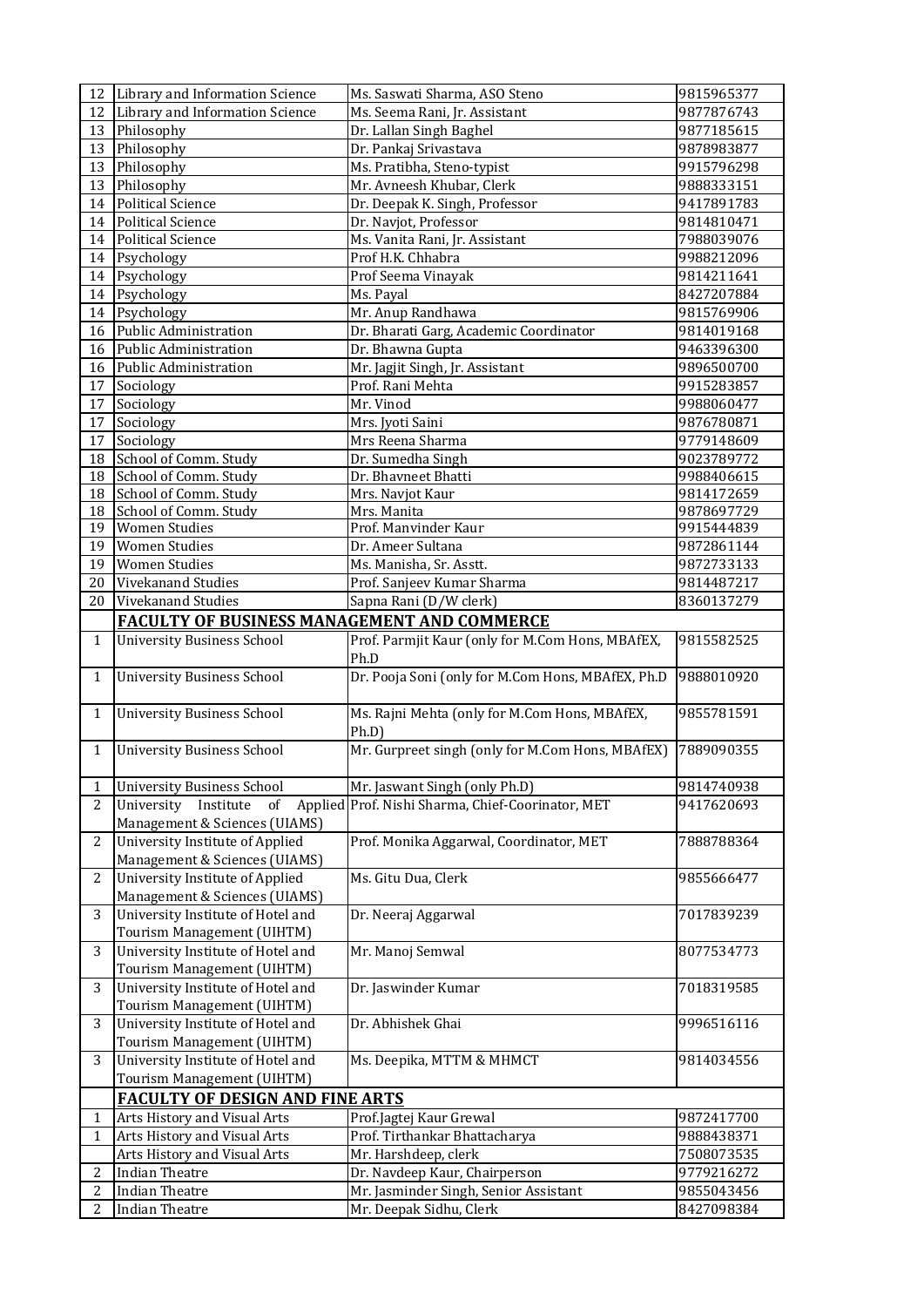| 3              | Music                                                                   |                                                               |            |
|----------------|-------------------------------------------------------------------------|---------------------------------------------------------------|------------|
| $\overline{3}$ | Music                                                                   |                                                               |            |
|                | <b>FACULTY OF EDUCATION</b>                                             |                                                               |            |
| $\mathbf{1}$   | Community Education and Disability Dr. Saifur Rahman<br>Studies         |                                                               | 9999517733 |
| $\mathbf{1}$   | Community Education and Disability Mr. Nitin Raj<br>Studies             |                                                               | 9888228893 |
| $\mathbf{1}$   | Community Education and Disability Mrs. Rakhi Kaushal, Clerk<br>Studies |                                                               | 9115955494 |
| $\overline{2}$ | Education                                                               | Prof. Vandana Mehra (For MA Education)                        | 9815010538 |
| 2              | Education                                                               | Prof. Jatinder Grover (For MA Education)                      | 8427297000 |
| $\overline{c}$ | Education                                                               | Mrs. Preety (For MA Education)                                | 9463952131 |
| $\overline{2}$ | Education                                                               | Mrs. Shobha Rani (For MA Education)                           | 9646070142 |
| $\overline{2}$ | Education                                                               | Mrs. Devi (for MA Education)                                  | 9879017483 |
| $\overline{2}$ | Education                                                               | Prof. Nandita Singh (for M.Ed. General)                       | 9815913327 |
| $\overline{2}$ | Education                                                               | Prof. Latika Sharma (for M.Ed. General)                       | 9988171707 |
| $\overline{2}$ | Education                                                               | Miss. Manjulika (for M.Ed. General)                           | 9915861469 |
| $\overline{2}$ | Education                                                               | Prof. Kuldeep Kaur (for PG Diploma in inclusive<br>Education) | 9814139535 |
| 2              | Education                                                               | Mrs. Preety (for PG Diploma in inclusive Education)           | 9463952131 |
| 2              | Education                                                               | Miss Manjulika (for PG Diploma in inclusive<br>Education)     | 9915861469 |
| 3              | <b>IETVE</b>                                                            | Dr. Kanwalpreet Kaur                                          | 9814159535 |
| 3              | <b>IETVE</b>                                                            | Dr. Amritpal Kaur                                             | 9416723779 |
| 3              | <b>IETVE</b>                                                            | Priti Gupta, Senior Assistant                                 | 8283838574 |
| $\overline{4}$ | Life Long Learning                                                      | Professor Sween                                               | 9872202987 |
| $\overline{4}$ | Life Long Learning                                                      | Prof. Prabha Vig                                              | 9876477669 |
| $\overline{4}$ | Life Long Learning                                                      | Mr. Rakesh, Clerk                                             | 9417333584 |
| $\overline{4}$ | Life Long Learning                                                      | Poonam, Clerk                                                 | 9888176394 |
| 5              | <b>Physical Education</b>                                               | Prof. Gurmeet Singh                                           | 9872723820 |
| 5              | Physical Education                                                      | Prof. Th. Nandalal Singh                                      | 9463127148 |
| 5              | <b>Physical Education</b>                                               | Sh. Rajender (Jr. Assitant)                                   | 8558082995 |
| 5              | <b>Physical Education</b>                                               | Sh. Kuldeep Singh, Sr. Tech (G-II                             | 9814182828 |
|                | <b>FACULTY OF ENGINEERING &amp; TECHNOLOGY</b>                          |                                                               |            |
| $\mathbf{1}$   | Dr. SSB University Institute of                                         | Vinay Kaushal, Sr. Technician                                 | 9417579609 |
|                | Chemical Engineering & Technology                                       |                                                               |            |
| 1              | Dr. SSB University Institute of<br>Chemical Engineering & Technology    | Dr. Gaurav Rattan                                             | 8288071498 |
| $\mathbf{1}$   | Dr. SSB University Institute of<br>Chemical Engineering & Technology    | Ms. Nidhi Singhal                                             | 8556962411 |
| $\mathbf{1}$   | Dr. SSB University Institute of<br>Chemical Engineering & Technology    | Mr. Suresh Kumar                                              | 9872225353 |
| 2              | University Institute of Engg.<br>Technology (UIET)                      | & Dr. Sunil Agrawal (For UG Admission (B.E. Course)           | 9417723296 |
| 2              | University Institute of Engg.<br>Technology (UIET)                      | & Prof. Naveen Aggarwal (UG Admission (B.E. Course)           | 9814865455 |
|                | <b>PG Admission (M.E./ M.Tech Courses)</b>                              |                                                               |            |
| 2              | University Institute of Engg.<br>Technology (UIET)                      | & Dr. Mukesh Kumar (Computer Sci and Engineering)             | 9417573099 |
| 2              | University Institute of Engg.<br>Technology (UIET)                      | & Dr. Rohit Kumar (Computer Sci and Engineering)              | 9501926750 |
| 2              | University Institute<br>of Engg.<br>Technology (UIET)                   | & Dr. Mandeep Kaur (Information Technology)                   | 9888101112 |
| 2              | University<br>Institute<br>of Engg.<br>Technology (UIET)                | & Dr. Puneet Jai Kaur(Information Technology)                 | 9914257047 |
| 2              | University Institute<br>of Engg.<br>Technology (UIET)                   | & Dr. Rajesh Kumar (Mechanical Engg. Course)                  | 9501019371 |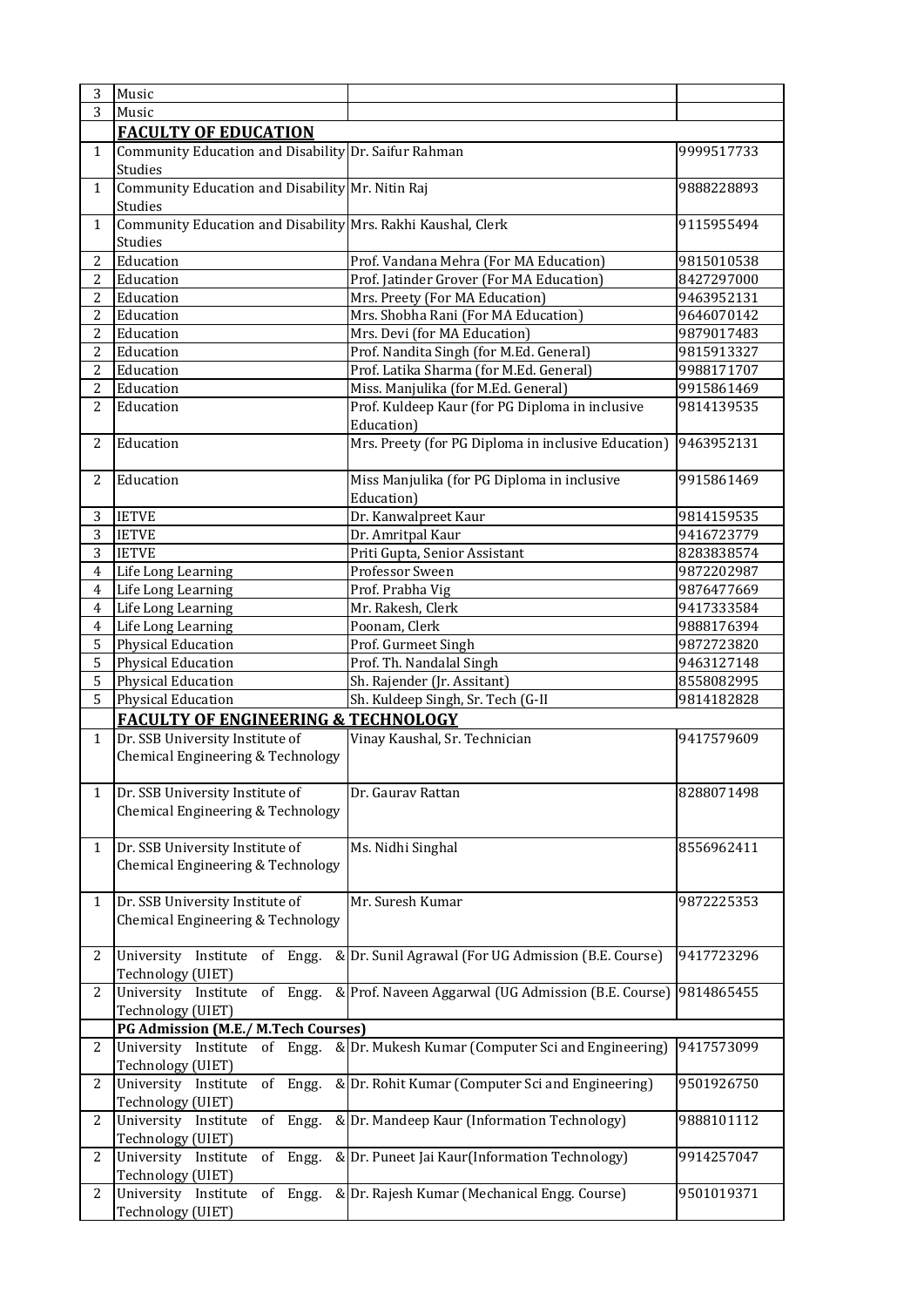| $\overline{2}$      | University Institute of Engg.                           | & Mr. Amit Thakur (Mechanical Engg. Course)                             |  | 9988029009               |
|---------------------|---------------------------------------------------------|-------------------------------------------------------------------------|--|--------------------------|
|                     | Technology (UIET)                                       |                                                                         |  |                          |
| $\overline{2}$      | University Institute of Engg.                           | & Dr. Puneet Virdi (Electrical and Electronics Engg.                    |  | 9535950707               |
|                     | Technology (UIET)                                       | Course)                                                                 |  |                          |
| $\overline{2}$      | University Institute of Engg.                           | & Dr. Kuldeep singh (Electrical and Electronics Engg.                   |  | 9023200077               |
| $\overline{2}$      | Technology (UIET)                                       | Course)<br>& Dr. Garmima Joshi (Electronics & Communication             |  |                          |
|                     | $of$ Engg.<br>University Institute<br>Technology (UIET) |                                                                         |  | 8847436313               |
| $\overline{2}$      | University Institute<br>of Engg.                        | Engg. Course)<br>& Dr. Daljeet Kaur(Electronics & Communication         |  | 9888491183               |
|                     | Technology (UIET)                                       | Engg. Course)                                                           |  |                          |
| $\overline{2}$      | University Institute<br>of Engg.                        | & Dr. Anupreet Kaur (Biotech. Engg. Course)                             |  | 8283932410               |
|                     | Technology (UIET)                                       |                                                                         |  |                          |
| $\overline{c}$      | University Institute<br>of Engg.                        | & Dr. Madhu Khatree(Biotech. Engg. Course)                              |  | 9780021944               |
|                     | Technology (UIET)                                       |                                                                         |  |                          |
| $\overline{2}$      | University Institute of Engg.                           | & Dr. Jyoti Sood (Applied Sciecne Dept.)                                |  | 9877124867               |
|                     | Technology (UIET)                                       |                                                                         |  |                          |
| $\overline{c}$      | University Institute of Engg.                           | & Dr. Mamta Sharma(Applied Sciecne Dept.)                               |  | 9478448060               |
|                     | Technology (UIET)                                       |                                                                         |  |                          |
| 3                   | Department of SAIF / CIL                                | Er. H.P.S. Kang, Associate Professor                                    |  | 0172-2664442             |
| 3                   | Department of SAIF / CIL                                | Er. Poonam Kumari, Assistant Professor                                  |  | 06283983848,             |
|                     |                                                         |                                                                         |  | 09872663277              |
| 3                   | Department of SAIF / CIL                                | Ms. Mamta Rana, Sr. Assistant                                           |  | 8437469204               |
|                     | <b>FACULTY OF LANGUAGES</b>                             |                                                                         |  |                          |
| $\mathbf{1}$        | Chinese and Tibetan                                     | Prof. V. K. Singh                                                       |  | 9417151411               |
| 1                   | Chinese and Tibetan                                     | Prof. Damodar Panda                                                     |  | 9779814361               |
| $\mathbf{1}$        | Chinese and Tibetan                                     | Sangeeta, Sr. Assistant                                                 |  | 9988328013               |
| 2<br>$\overline{c}$ | English<br>English                                      | Prof. Deepti Gupta, Chairperson<br>Dr. Meenu Gupta, Associate Professor |  | 9815602090<br>9915012662 |
| $\overline{2}$      | English                                                 | Mr. Jagjiwan Ram, Superintendent                                        |  | 7009979425               |
| $\overline{c}$      | English                                                 | Ms. Renu Bala, Clerk                                                    |  | 9878221947               |
| 3                   | French                                                  | Prof. Cecilia Antony                                                    |  | 9815613596               |
| $\overline{3}$      | French                                                  | Dr. Ramnik Aurora                                                       |  | 9872297719               |
| 3                   | French                                                  | Amarjeet Singh, Clerk                                                   |  | 9217866429               |
| $\overline{4}$      | German                                                  | Dr Arijit Dakshi, Chairperson                                           |  | 9592279955               |
| $\overline{4}$      | German                                                  | Sh Jeewan Kumar Sharma, Associate Professor                             |  | 9888882455               |
| $\overline{4}$      | German                                                  | Mohinder Singh, Sr. Assistant                                           |  | 9876133951               |
| 5                   | Hindi                                                   | Prof. Ashok Kumar                                                       |  | 9464000270               |
| 5                   | Hindi                                                   | Dr. Gurmeet Singh (Chairperson)                                         |  | 9815801908               |
| 5                   | Hindi                                                   | Mr. Vikas sharma (Sr. Asstt)                                            |  | 9896415547               |
| 5                   | Hindi                                                   | Ms. Dimple, Clerk                                                       |  | 9780565328               |
| 6                   | Punjabi                                                 | Prof. Sarabjit Singh (Chairperson)                                      |  | 9815574144               |
| 6                   | Punjabi                                                 | Prof. Yograj                                                            |  | 9464418163               |
| 6                   | Punjabi                                                 | Mrs. Narinder Kaur, Sr. Assistant                                       |  | 9914151686               |
| 6                   | Punjabi                                                 | Ms. Seema Sharma, Clerk (For MA & Dip. In<br>Translation)               |  | 8054985877               |
|                     |                                                         | Mr. Kulwinder Singh, Clerk (For M.Phil.(Punjabi) &                      |  | 8146669019               |
| 6                   | Punjabi                                                 | M.Phil. (GGSS)                                                          |  |                          |
| 7                   | Russian                                                 | Dr. Pankaj Malviya (professor)                                          |  | 9872204270               |
| 7                   | Russian                                                 | Sh. Mahesh Prasad (Sr. Assistant)                                       |  | 8427849729               |
| 8                   | Sanskrit                                                | Prof. V.K. Alankar                                                      |  | 9463837343               |
| 8                   | Sanskrit                                                | Dr. Bhardwaj Bargai                                                     |  | 8360970316               |
| 8                   | Sanskrit                                                | Madhu, Sr. Assistant                                                    |  | 9888911625               |
| 9                   | Urdu                                                    | Dr. Ali Abbas, Assistant Prof                                           |  | 9988371214               |
| 9                   | Urdu                                                    | Mr. Khurshid Ansari, Library Asstt                                      |  | 9876265786               |
| 9                   | Urdu                                                    | Mr. Taranjeet Singh, Clerk                                              |  | 9876699517               |
| 10                  | VVBIS&IS, Hoshiarpur                                    | Prof. N.C. Panda                                                        |  | 9463775387               |
| $10\,$              | VVBIS&IS, Hoshiarpur                                    | Prof. Ritu Bala                                                         |  | 9216223288               |
| 10                  | VVBIS&IS, Hoshiarpur                                    | Sh. Chanderjit Singh, Jr. Assistant                                     |  | 8360723327               |
|                     | <b>FACULTY OF LAWS</b>                                  |                                                                         |  |                          |
| $\mathbf{1}$        | Department of Laws                                      | Prof. Supinder Kaur                                                     |  | 9876033232               |
| 1                   | Department of Laws                                      | Prof. Jyoti Rattan                                                      |  | 9914369111               |
| 1                   | Department of Laws                                      | Sh. Hans Raj, Assitant Registrar (LLB / LLM)                            |  | 9815488889               |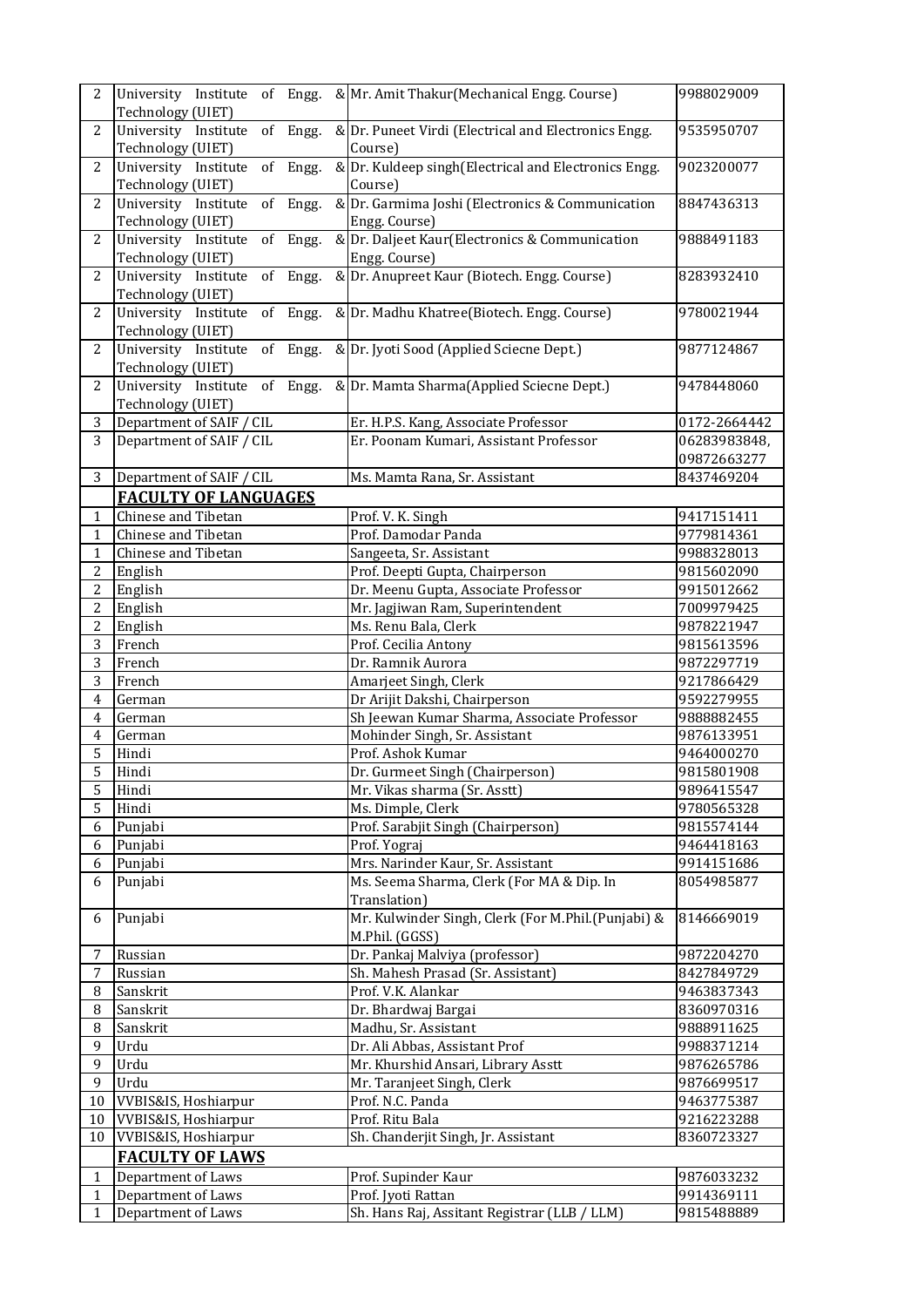| $\overline{c}$          | University Institute of Legal Studies                                                           | Dr. Sasha, Associate Professor                                           | 9872973412               |
|-------------------------|-------------------------------------------------------------------------------------------------|--------------------------------------------------------------------------|--------------------------|
| $\overline{c}$          | University Institute of Legal Studies                                                           | Dr. Amita Verma, Associate Professor                                     | 9872849690               |
|                         |                                                                                                 |                                                                          |                          |
| $\overline{c}$          | University Institute of Legal Studies                                                           | Mr. Vikas, Senior Assistant (for BA.LLB / B.com<br>LLB)                  | 9056848926               |
| $\overline{c}$          | University Institute of Legal Studies                                                           | Mr. Mukesh Kumar, Clerk (for BALLB/B.com LLB)                            | 9878748710               |
| $\overline{c}$          | University Institute of Legal Studies                                                           | Ms. Deepika, Senior Assistant (For LLM courses)                          | 9878864051               |
| $\overline{c}$          | University Institute of Legal Studies                                                           | Ms. Savita, Clerk (For LLM courses)                                      | 7009504039               |
|                         | <b>FACULTY OF MEDICAL SCIENCE</b>                                                               |                                                                          |                          |
| $\mathbf{1}$            | Dr. Harvansh Singh Judge Institute Dr. Anubha Gulati<br>of Dental Sciences & Hospital           |                                                                          | 9815834432               |
| $\mathbf{1}$            | Dr. Harvansh Singh Judge Institute Dr. Gurprakash Singh Chahal<br>of Dental Sciences & Hospital |                                                                          | 9872978629               |
| $\mathbf{1}$            | Dr. Harvansh Singh Judge Institute Mr. Gaurav Kumar<br>of Dental Sciences & Hospital            |                                                                          | 9041064858               |
|                         | <b>FACULTY OF PHARMACEUTICAL SCIENCES</b>                                                       |                                                                          |                          |
| $\mathbf{1}$            | University Institute of                                                                         | Dr Anurag Kuhad                                                          | 9915173064               |
|                         | Pharmaceutical Sciences (UIPS)                                                                  |                                                                          |                          |
| $\mathbf{1}$            | University Institute of                                                                         | Dr Ashwani Kumar                                                         | 8437843949               |
|                         | Pharmaceutical Sciences (UIPS)                                                                  |                                                                          |                          |
| $\mathbf{1}$            | University Institute of<br>Pharmaceutical Sciences (UIPS)                                       | Mrs Suman, Sr. Assistant                                                 | 8284088255               |
| $\mathbf{1}$            | University Institute of                                                                         | Mr Sumit, Clerk D/w                                                      | 9814111085               |
|                         | <b>Pharmaceutical Sciences (UIPS)</b>                                                           |                                                                          |                          |
|                         | <b>FACULTY OF SCIENCE</b>                                                                       |                                                                          |                          |
| 1                       | Anthropology                                                                                    | Prof. Kewal Krishan                                                      | 9876028205               |
| $\mathbf 1$             | Anthropology                                                                                    | Dr. Ramesh Sahni                                                         | 9646663948,              |
|                         |                                                                                                 |                                                                          | 8910282793               |
| $\mathbf{1}$            | Anthropology                                                                                    | Mr. Gajinder Singh, dealing official                                     | 9463688554               |
| $\overline{c}$          | Biochemistry<br>Biochemistry                                                                    | Dr. Dipti Sareen, Associate Professor                                    | 9876425470               |
| 2<br>$\overline{c}$     | Biochemistry                                                                                    | Dr. Nirmal Prabhakar, Assistant Professor<br>Mr. Parmod Kumar, Jr. Asstt | 9501456154<br>9888651336 |
| $\overline{\mathbf{c}}$ | Biochemistry                                                                                    | Ms. Jyotsana Kaushal, Research Scholar                                   | 9646809416               |
| $\overline{c}$          | Biochemistry                                                                                    | Mr. Yogain Taank Research Scholar                                        | 7018517287               |
| $\overline{c}$          | Biochemistry                                                                                    | Ms. Shilpa, Research Scholar                                             | 7508506462               |
| 3                       | Biophysics                                                                                      | Dr. Simran Preet                                                         | 8146944552               |
| 3                       | Biophysics                                                                                      | Dr. Ravi Pratap Barnwal                                                  | 8830339953               |
| $\overline{3}$          | Biophysics                                                                                      | Mrs. Gurpreet Kaur, Clerk                                                | 9815342827               |
| $\overline{4}$          | Biotechnology                                                                                   | Dr. Jagdeep Kaur (for M.Sc.)                                             | 9872846201               |
| $\overline{4}$          | Biotechnology                                                                                   | Dr. Jagtar Singh (for M.Sc.)                                             | 9876775160               |
| $\overline{4}$          | Biotechnology                                                                                   | Mr. Anesh Kumar Pathania (for M.Sc.)                                     | 9872211256               |
| 4                       | Biotechnology                                                                                   | Dr. Neena Capalash (for B.Sc.)                                           | 9876241414               |
| $\overline{4}$          | Biotechnology                                                                                   | Dr. Desh Deepak Singh (for B.Sc)                                         | 9228379835               |
| 4                       | Biotechnology                                                                                   | Sh. Narendra Singh, Jr. Asstt                                            | 8847647960               |
| 5                       | <b>Botany</b>                                                                                   | Prof. Promila Pathak                                                     | 9876701963               |
| 5                       | <b>Botany</b>                                                                                   | Dr. S.K. Upadhyay                                                        | 8699207045               |
| 5                       | <b>Botany</b>                                                                                   | Dr. S.K. Upadhyay                                                        | 9815615619               |
| 6                       | Chemistry                                                                                       | Prof. Navneet Kaur (for PG admissions)                                   | 9815245098               |
| 6<br>6                  | Chemistry<br>Chemistry                                                                          | Mr. Sandeep Rawat<br>Dr. Neetu Goel (for UG admissions)                  | 9801785400<br>9815970112 |
| 6                       | Chemistry                                                                                       | Mrs. Tripta Devi                                                         | 7087491554               |
| 7                       | <b>Computer Science &amp; Application</b>                                                       | Dr. Anu Gupta                                                            | 9872065533               |
| $\sqrt{ }$              | Computer Science & Application                                                                  | Dr. Anuj Sharma                                                          | 7888676901               |
| $\overline{7}$          | Computer Science & Application                                                                  | Mr. Mohinder Singh Negi                                                  | 9872773048               |
| 8                       | <b>Environment Studies</b>                                                                      | Dr. Madhuri Rishi, Asstt Prof                                            | 9417351054               |
| 8                       | <b>Environment Studies</b>                                                                      | Dr. Rajeev Kumar, Asstt Prof                                             | 8146767744               |
| 8                       | <b>Environment Studies</b>                                                                      | Mrs. Kushla Kumari                                                       | 6284764256               |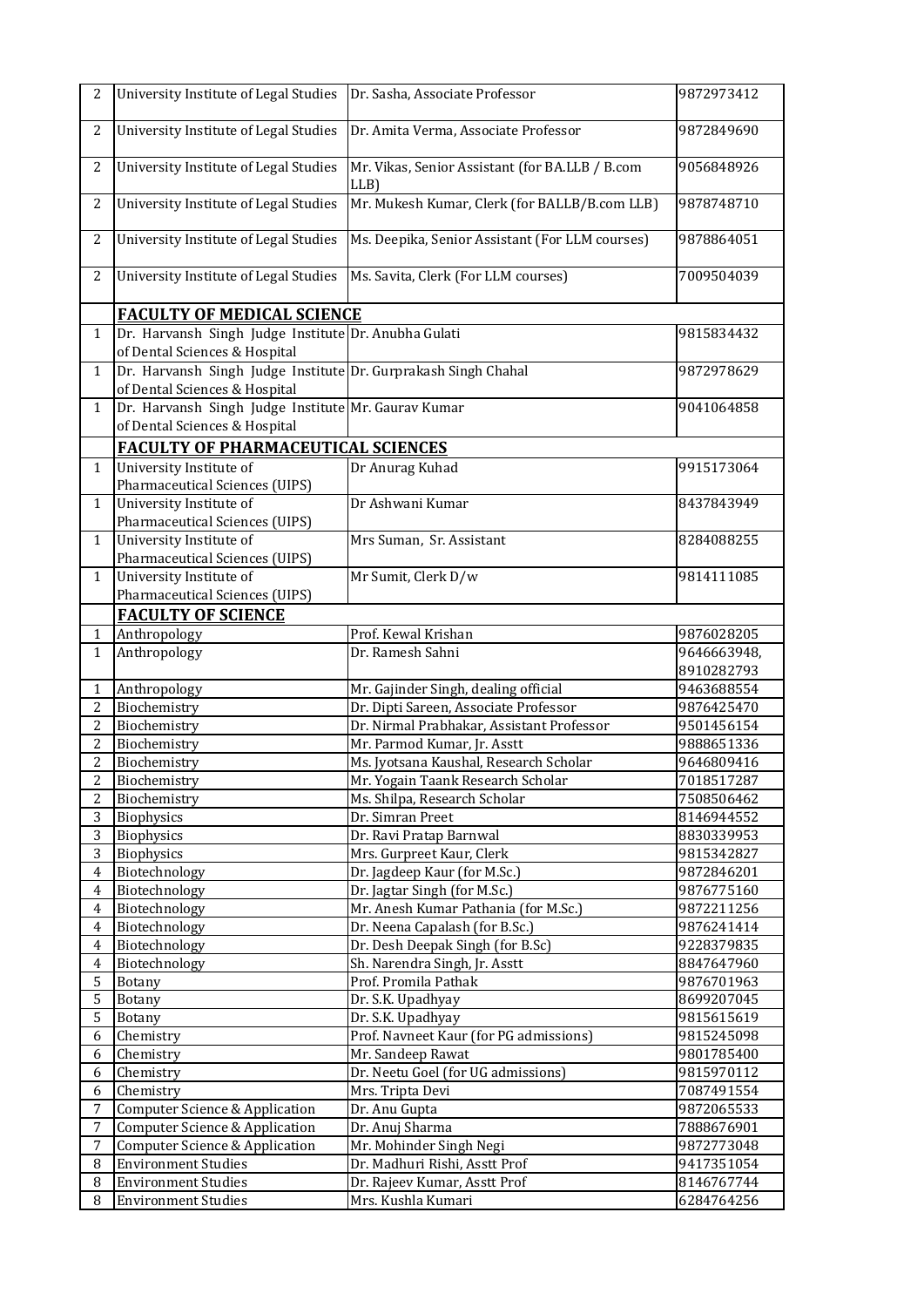| 9                | Geology                                          |                                                            |                          |
|------------------|--------------------------------------------------|------------------------------------------------------------|--------------------------|
| 9                | Geology                                          |                                                            |                          |
| $\boldsymbol{9}$ | Geology                                          |                                                            |                          |
| 10               | Institute<br>of Forensic Science                 | & Dr. Shweta Sharma                                        | 9872688577               |
|                  | Criminology                                      |                                                            |                          |
| 10               | Institute of Forensic Science & Dr. Jagdish Rai  |                                                            | 8107044272               |
|                  | Criminology                                      |                                                            |                          |
| 10               | Institute of Forensic Science & Ms. Suman Sharma |                                                            | 9915929800               |
|                  | Criminology                                      |                                                            |                          |
| 11               | Mathematics                                      | Prof. Renu Bajaj (for M.Sc.)                               | 9878061016               |
| 11               | Mathematics                                      | Dr. Dilbag singh (for B.Sc.)                               | 9464466519               |
| 11               | Mathematics                                      | Mr. Kulvir Singh, Sr. Assistant                            | 9779714756               |
| 11               | Mathematics                                      | Mrs. Gurpreet Kaur, D/W Clerk                              | 9465025441               |
| 12               | Microbiology                                     | Dr. Deepak Kumar Rahi, Chairman                            | 9780614540               |
| 12               | Microbiology                                     | Dr. Sanjiv Kumar Soni, Professor                           | 9417351062               |
| 12               | Microbiology                                     | Dr. Seema Kumari, Assistant Professor                      | 9876236849               |
| 12               | Microbiology                                     | Mr. Ramesh Kumar Jain, Scientific Officer                  | 9855522572               |
| 12               | Microbiology                                     | Mr. Kulvir Singh, Senior Assistant                         | 7340966671               |
| 12               | Microbiology                                     | Mr. Gaganpreet Singh Parmar, Senior Assistant              | 9463996934               |
| 12               | Microbiology                                     | Ms. Rupinder, Steno                                        | 9877723261               |
| 13               | Human Genome                                     | Dr. Shashi Chaudhary, Assistant Professor                  | 9876314845               |
| 13               | Human Genome                                     | Dr. Ranvir Singh, Assistant Professor                      | 9876247039               |
| 13               | Human Genome                                     | Mr. Raj Kumar, Clerk                                       | 9653651703               |
| 13               | Human Genome                                     | Mrs. Surinder Pal Kaur Tiwana, Steno                       | 9855612188               |
| 14               | Physics                                          |                                                            |                          |
| 14               | Physics                                          |                                                            |                          |
| 14               | Physics                                          |                                                            |                          |
| 14               | Physics                                          |                                                            |                          |
| 15               | <b>Statistics</b>                                | Dr. Suresh K Sharma                                        | 9815911381               |
| 15               | <b>Statistics</b>                                | Prof. Suresh K Sharma                                      | 9815911381               |
| 15               | <b>Statistics</b>                                | Mr. Hemant Kumar, clerk                                    | 8872884171               |
| 16               | <b>Medical Physics</b>                           |                                                            |                          |
| 16               | <b>Medical Physics</b>                           |                                                            |                          |
| 17               | Microbial Biotechnology                          | Dr. (Mrs.) Rachna Singh                                    | 8054978412               |
| 17               | Microbial Biotechnology                          | Mr. Jatinder                                               | 9814684267               |
| 17               | Microbial Biotechnology                          | Mr. Kanahiya                                               | 9779347252               |
| 18               | Nano Science & Nano Technology                   |                                                            |                          |
| 18               | Nano Science & Nano Technology                   |                                                            |                          |
| 18               | Nano Science & Nano Technology                   |                                                            |                          |
| 18               | Nano Science & Nano Technology                   |                                                            |                          |
| 18               | Nano Science & Nano Technology                   |                                                            |                          |
|                  | Nuclear Medicine                                 |                                                            |                          |
| 19<br>19         | Nuclear Medicine                                 | Dr. Vijayata D. Chadha, Chairperson<br>Mr. Babu Ram, clerk | 9855075079<br>9569356983 |
| 20               | Centre for Public Health                         |                                                            |                          |
| 20               | Centre for Public Health                         |                                                            |                          |
| 20               | Centre for Public Health                         |                                                            |                          |
| 21               | Stem Cell & Tissue Engg.                         | Dr. Seemha Rai, Chairperson                                | 9855105719               |
| 21               | Stem Cell & Tissue Engg.                         | Dr. Anuj Gupta, (Assistant Professor)                      | 9872617383               |
| 21               | Stem Cell & Tissue Engg.                         | Ms. Saba, Clerk                                            | 9779418473               |
| 22               | Biology<br>Centre for System                     | & Dr. Tammanna R. Sahrawat                                 | 9876033577               |
|                  | Bioinformatics                                   |                                                            |                          |
| 22               | Centre for<br>System<br>Biology                  | & Dr. Veena Puri                                           | 9780283821               |
|                  | Bioinformatics                                   |                                                            |                          |
| 22               | Centre<br>System<br><b>Biology</b><br>for        | & Ms. Palwinder Sahota, clerk                              | 7889182568               |
|                  | Bioinformatics                                   |                                                            |                          |
| 23               | Zoology                                          | Dr. Vijay Kumar                                            | 9872663860               |
| 23               | Zoology                                          | Dr. Ravinder Kumar                                         | 9876086373               |
| 23               | Zoology                                          | Mrs. Neelam, Sr. Asstt.                                    | 9888221698               |
| 23               | Zoology                                          | Mr. Dharam Paul, Clerk                                     | 9417018206               |
| 23               |                                                  | Mrs. Urmilla, Clerk (DW)                                   | 6283217494               |
|                  | Zoology                                          |                                                            |                          |